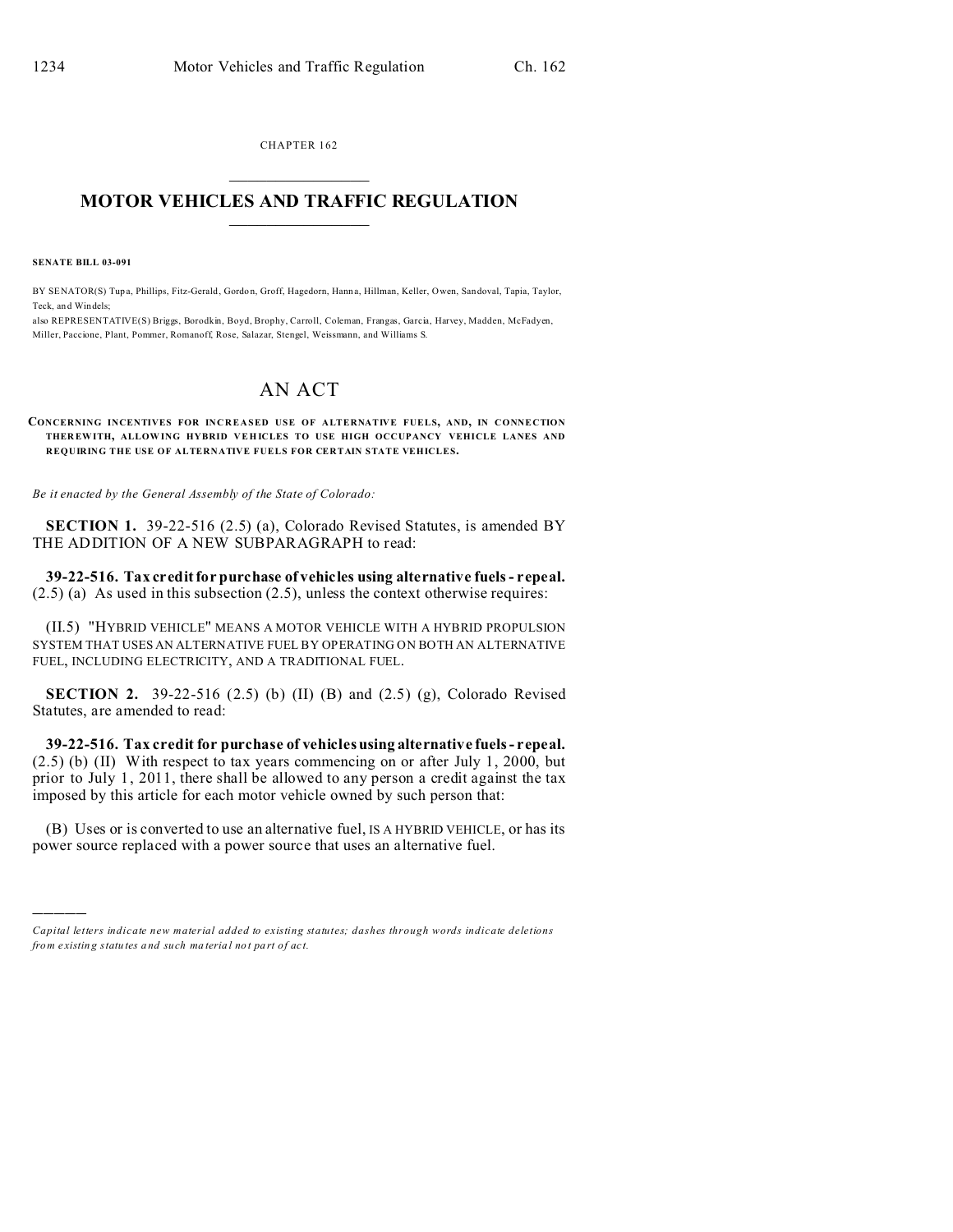(g) WITH RESPECT TO TAX YEARS COMMENCING ON OR AFTER JULY 1, 1998, BUT PRIOR TO JULY 1, 2000, for a motor vehicle that was not used solely and exclusively for business purposes during the tax year for which a credit is claimed, the amount of the credit allowed pursuant to this subsection (2.5) shall be prorated in proportion to the percentage of time during the tax year that the motor vehicle was used for business purposes.

**SECTION 3.** 42-4-1012 (2.5) (a) (I), (2.5) (b) (I), (2.5) (c), and (2.5) (d) (I), Colorado Revised Statutes, are amended, and the said 42-4-1012 (2.5) (a) is further amended BY THE ADDITION OF A NEW SUBPARAGRAPH, to read:

**42-4-1012. High occupancy vehicle (HOV) and high occupancy toll (HOT) lanes.** (2.5) (a) (I) Except as otherwise provided in paragraph (d) of this subsection  $(2.5)$ , an inherently low-emission vehicle A MOTOR VEHICLE with a gross vehicle weight of twenty-six thousand pounds or less THAT IS EITHER AN INHERENTLY LOW-EMISSION VEHICLE OR A HYBRID VEHICLE may be operated upon high occupancy vehicle lanes without regard to the number of persons in the vehicle and without payment of a special toll or fee. THE EXEMPTION RELATING TO HYBRID VEHICLES SHALL APPLY ONLY IF SUCH EXEMPTION DOES NOT AFFECT THE RECEIPT OF FEDERAL FUNDS AND DOES NOT VIOLATE ANY FEDERAL LAWS OR REGULATIONS.

(III) AS USED IN THIS SUBSECTION (2.5), "HYBRID VEHICLE" HAS THE MEANING ESTABLISHED IN SECTION 39-22-516 (2.5) (a) (II.5), C.R.S.

(b) No person shall operate a vehicle upon a high occupancy vehicle lane pursuant to this subsection (2.5) unless the vehicle:

(I) Meets all applicable federal emission standards set forth in 40 CFR sec. 88.311-93, as amended from time to time, OR, SUBJECT TO SUBPARAGRAPH (I) OF PARAGRAPH (a) OF THIS SUBSECTION (2.5), IS A HYBRID VEHICLE; and

(c) The department of transportation and local authorities, with respect to streets and highways under their respective jurisdictions, shall provide information via official traffic control devices to indicate that ILEVs AND, SUBJECT TO SUBPARAGRAPH (I) OF PARAGRAPH (a) OF THIS SUBSECTION (2.5), HYBRID VEHICLES may be operated upon high occupancy vehicle lanes pursuant to this section. Such information may, but need not, be added to existing printed signs, but as existing printed signs related to high occupancy vehicle lane use are replaced or new ones are erected, such information shall be added. In addition, whenever existing electronic signs are capable of being reprogrammed to carry such information, they shall be so reprogrammed BY SEPTEMBER 1, 2003.

(d) (I) In consultation with the regional transportation district, the department of transportation and local authorities, with respect to streets and highways under their respective jurisdictions, shall, in connection with their periodic level-of-service evaluation of high occupancy vehicle lanes, perform a level-of-service evaluation of the use of high occupancy vehicle lanes by ILEVs AND HYBRID VEHICLES. If the use of high occupancy vehicle lanes by ILEVs OR HYBRID VEHICLES is determined to cause a significant decrease in the level of service for other bona fide users of such lanes, then the department of transportation or a local authority may restrict or eliminate use of such lanes by ILEVs OR HYBRID VEHICLES.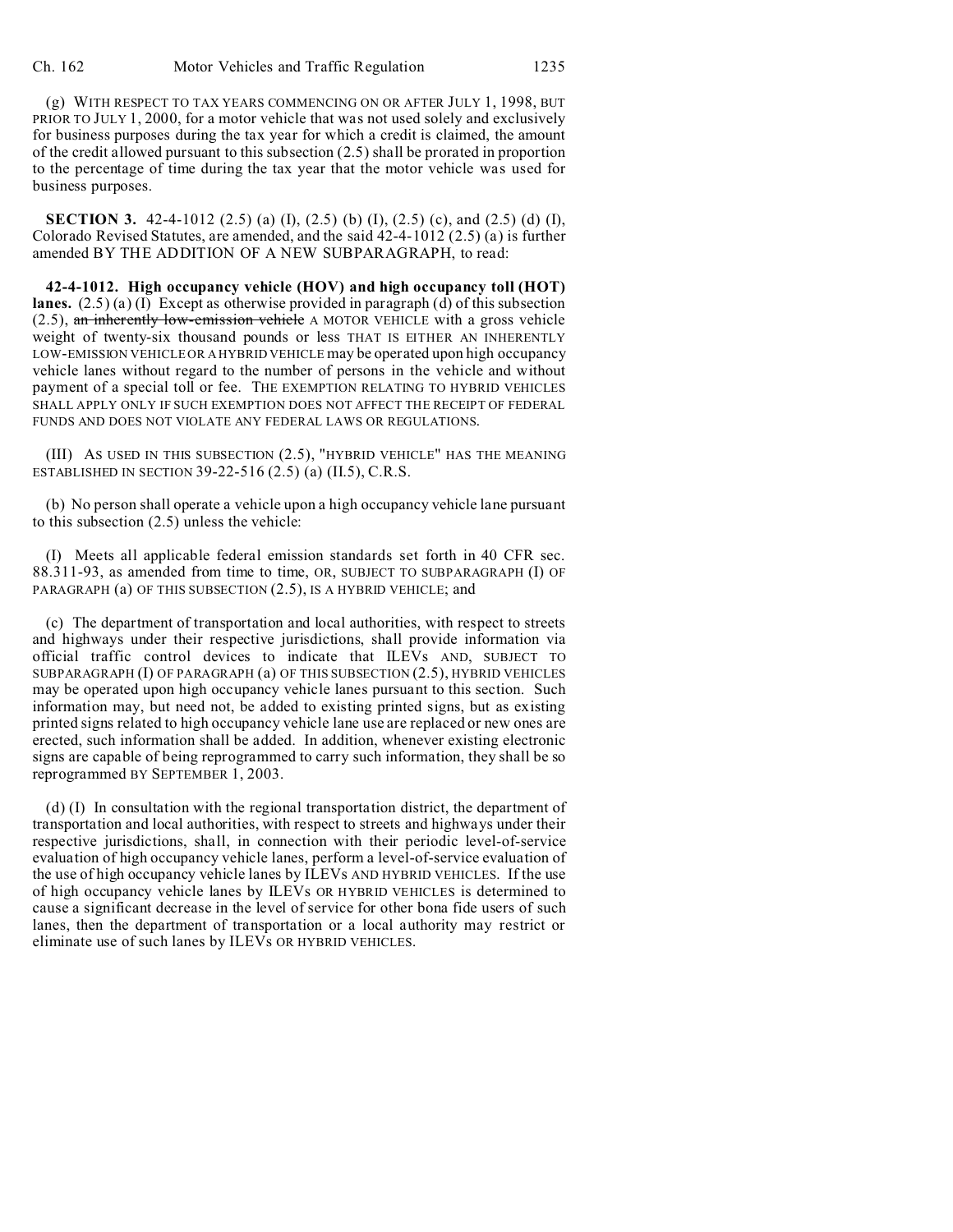**SECTION 4.** 24-30-1104 (2) (c), Colorado Revised Statutes, is amended to read:

**24-30-1104. Central services functions of the department.** (2) In addition to the county-specific functions set forth in subsection  $(1)$  of this section, the department of personnel shall take such steps as are necessary to fully implement a central state motor vehicle fleet system by January 1, 1993. The department of personnel shall perform the following functions pertaining to the motor vehicle fleet system throughout the state for the executive branch of the state of Colorado, its departments, institutions, and agencies, under the direction of the executive director:

(c) (I) Adopt uniform rules and regulations for motor vehicle acquisition, operation, maintenance, repair, and disposal standards. Uniform rules and regulations adopted by the executive director of the department of personnel pertaining to acquisition of motor vehicles by lease or purchase shall provide that low energy consumption shall be a favorable factor in determining the low responsible bidder. The size of any passenger motor vehicle shall not be greater than necessary to accomplish its purpose.

(II) BY JULY 1, 2010, THE EXECUTIVE DIRECTOR SHALL ADOPT A POLICY THAT AT LEAST TEN PERCENT OF ALL STATE-OWNED BI-FUELED VEHICLES SHOULD BE FUELED EXCLUSIVELY WITH AN ALTERNATIVE FUEL. TO ENCOURAGE COMPLIANCE WITH THIS POLICY, FOR ONE OR MORE STATE FISCAL YEARS COMMENCING BEFORE JULY 1, 2010, THE RULES PROMULGATED PURSUANT TO THIS PARAGRAPH (c) MAY ESTABLISH PROGRESSIVELY MORE STRINGENT PERCENTAGE MILEPOSTS AND SHALL, FOR FISCAL YEARS COMMENCING AFTER JULY 1, 2004, REQUIRE THE COLLECTION OF DATA CONCERNING THE ANNUAL PERCENTAGE OF STATE-OWNED BI-FUELED VEHICLES THAT WERE FUELED EXCLUSIVELY WITH AN ALTERNATIVE FUEL.

(III) FOR PURPOSES OF THIS PARAGRAPH (c):

(A) "ALTERNATIVE FUEL" HAS THE MEANING ESTABLISHED IN SECTION 25-7-106.8, C.R.S.

(B) "BI-FUELED VEHICLE" MEANS A MOTOR VEHICLE , WHICH MAY BE PURCHASED TO COMPLY WITH APPLICABLE FEDERAL REQUIREMENTS INCLUDING, BUT NOT LIMITED TO, THE FEDERAL "ENERGY POLICY ACT OF 1992", 42 U.S.C. SEC. 13257, AND 42 U.S.C. SEC. 7587, THAT CAN OPERATE ON BOTH AN ALTERNATIVE FUEL AND A TRADITIONAL FUEL OR THAT CAN OPERATE ALTERNATELY ON A TRADITIONAL FUEL AND AN ALTERNATIVE FUEL.

**SECTION 5. Effective date - applicability.** (1) This act shall take effect September 1, 2003.

(2) However, if a referendum petition is filed against this act or an item, section, or part of this act during the 90-day period after final adjournment of the general assembly that is allowed for submitting a referendum petition pursuant to article V, section 1 (3) of the state constitution, then the act, item, section, or part, shall not take